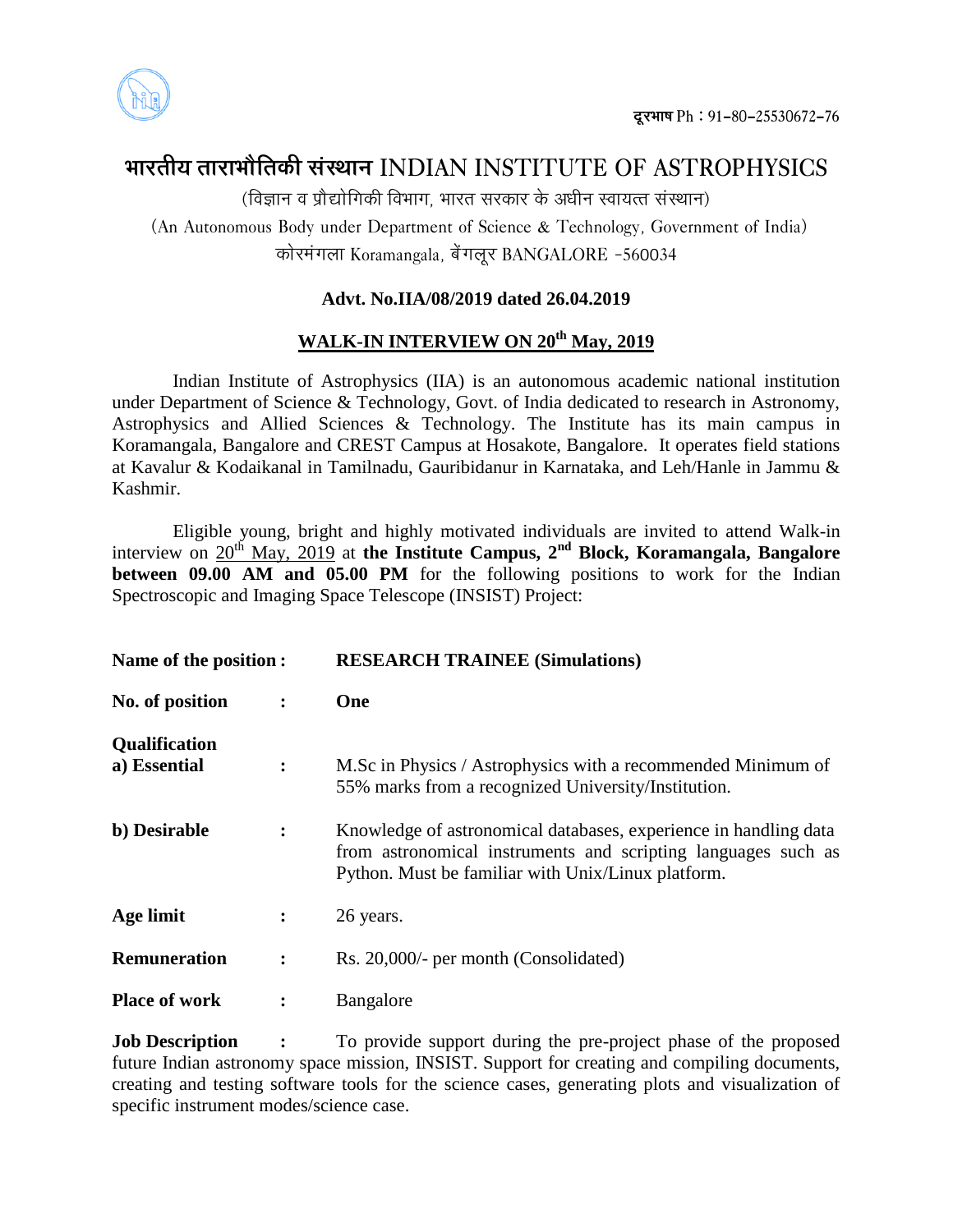**Candidates attending the walk-in interview should come with duly filled in prescribed application attached with this advertisement with a passport size photograph pasted on the top of the application along with original certificates related to their qualification and experience and also one set of self certified xerox copies. The candidates should register their name between 09.00 AM and 10.00 AM on the date of Walk-ininterview and the candidates coming beyond this time will not entertained.** 

#### **Terms & Conditions** :

- 1) The appointment is purely temporary on contract basis and does not entitle any privileges or benefits of regular employment. No claim whatsoever for regular employment in the Institute shall be entertained.
- 2) The tenure of appointment is initially for a period of one year and extendable for further period subject to satisfactory performance of the candidate and requirement of the Institute.
- 3) The date for determining the upper age limit, qualifications and experience shall be the date of walk-in interview. Candidates will not be provided TA/DA for attending the walk-ininterview.
- 4) It is open to the Institute to conduct written test to shortlist the candidates for interview in case the attendance of candidates is more.
- 5) Age relaxation is permissible to SC, ST & OBC candidates and also to physically handicapped candidates as notified by Govt. of India from time to time.
- 6) Institute reserves the right to cancel the entire recruitment process at any time without assigning any reasons whatsoever.
- 7) No correspondence will be entertained with the candidates not selected for interview / appointment. Canvassing in any form will be a disqualification.
- 8) Misrepresentation or falsification of facts detected at any stage of the selection process or instances of misconduct/misbehaviour at any stage during selection process shall result in cancellation of candidature without any notice and no correspondence in this regard shall be entertained.

प्रशासनिक अनिकारी **Administrative Officer**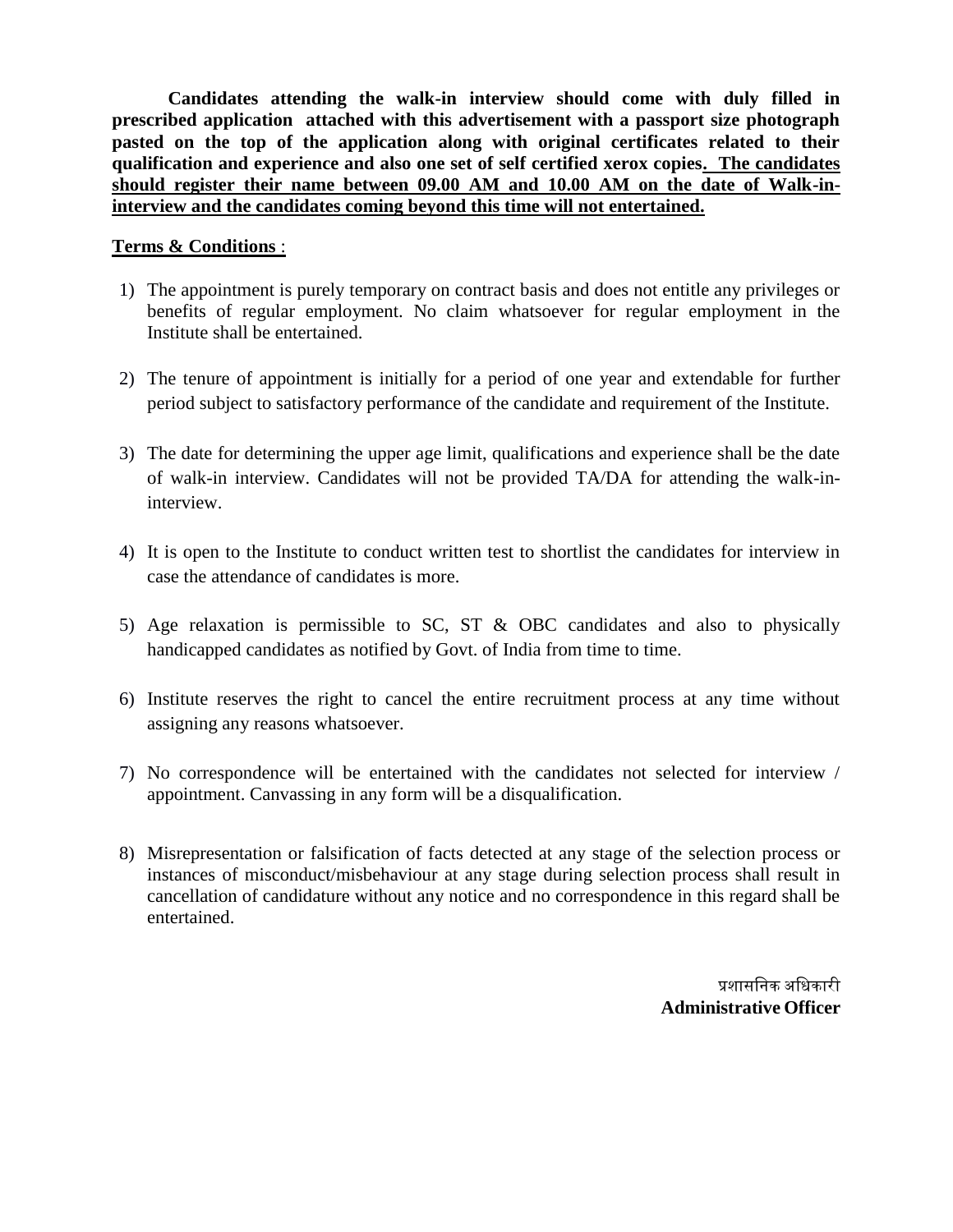#### APPLICATION FORMAT

Affix Latest Passport Size Photograph

1. Post Applied for :

2. Full Name (in block letters) :

3. Father's/Spouse name :

4. Date of Birth :

5. Address

(a) Permanent :

(b) for Communication :

 $D$   $D$   $M$   $M$   $Y$   $Y$   $Y$ 

(c)Telephone/Mobile No. :

(d) E-mail id :

- 6. Sex :
- 7. Marital Status :